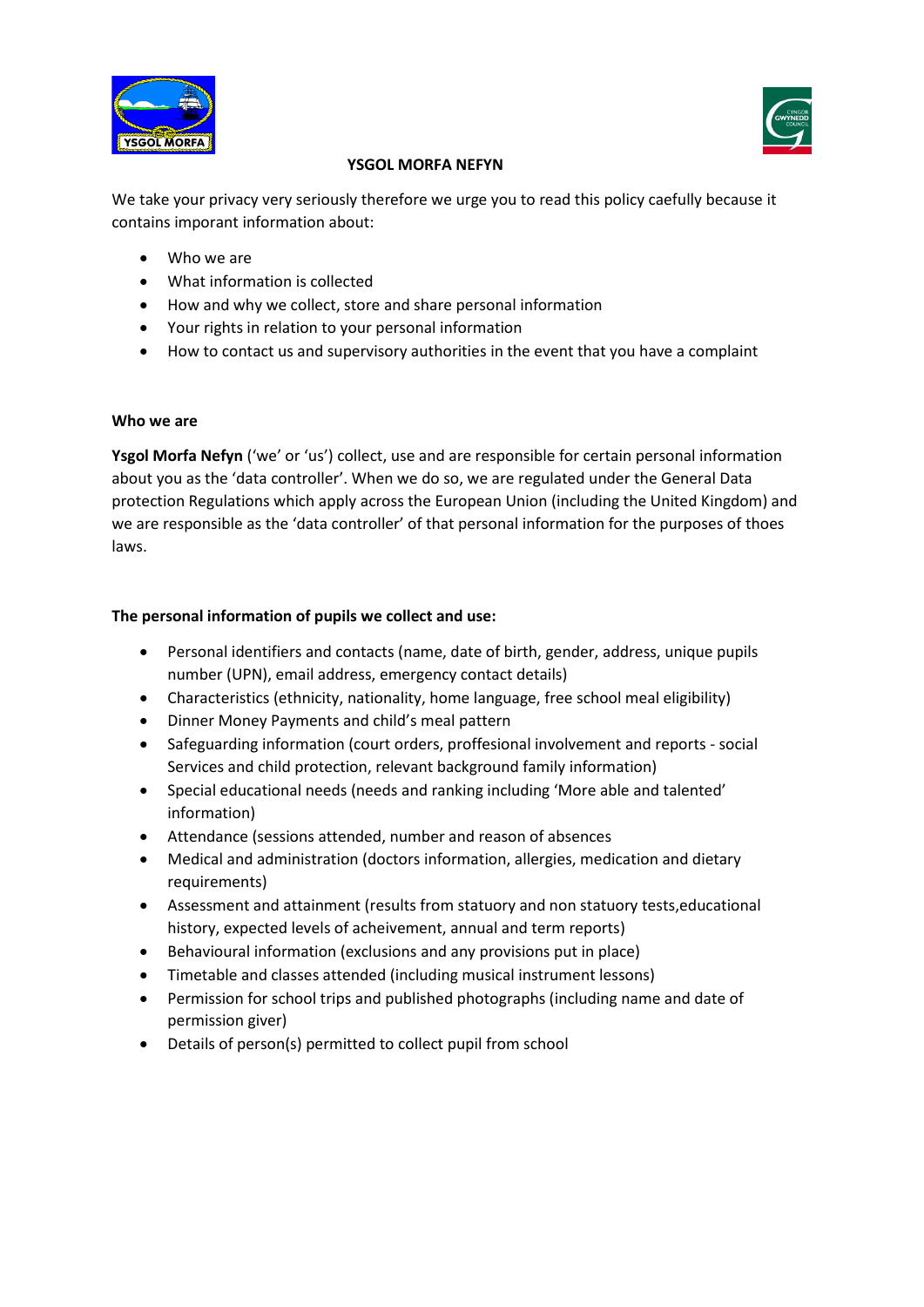



### **We collect and use pupil data for the following purposes:**

- To support pupil learning
- To monitor and report on pupil attainment progress
- To provide appropriate pastoral care
- To asses the quality of our Services
- To keep children safe (food allergies, emergency contact details, CCTV images, details of permitted collector)
- To meet statutory requirements for use with data collections

We may use your information for automated decision making, including profiling. This is where we make a decision automatically about you without human intervention

# **Under the General Data Protection Regulation (GDPR), the lawful bases we rely on for processing pupil information are:**

- Processing is necessary for compliance with a legal obligation to which the controller is subject
- Processing is necessary in order to protect the vital interests of the data subject or of another natural person
- Processing is necessary for the purpose of a task caried out in the public interest or in the exercise of official authority vested in the controller

#### **In addition, concerning any special category data**

- Processing is necessary for the purpose of carrying out obligations and excersisng specific rights of the controller or of the data subject providing for appropriate safeguards for the fundamental rights and the interests of the data subject
- Processing is necessary to protect the vital interests of the data subject or of another natural person where the data subject is physically or legally incapable of giving consent
- Processing is necessary for archiving purposes in the public interest, scientific or historical research purposes or statistical purposes. This shall be proportionate to the aim pursued, respect the essence of the right to data protection and safeguard the fundamental rights and interests of the data subject.

#### **The legal obligations for processing pupil information are :**

- The Education (school information) (Wales) Regulations 2011
- The Education (pupil information) (Wales) Regulations 2011
- The Education (school performance and absence targets) (Wales) Regulations 2011
- The Education (Head of Parents and Adults Report) (Wales) Report 2011
- Data Protection Act 1998
- General Data Protection Regulation and Data Protection Act 2018
- Freedom of Information act 2012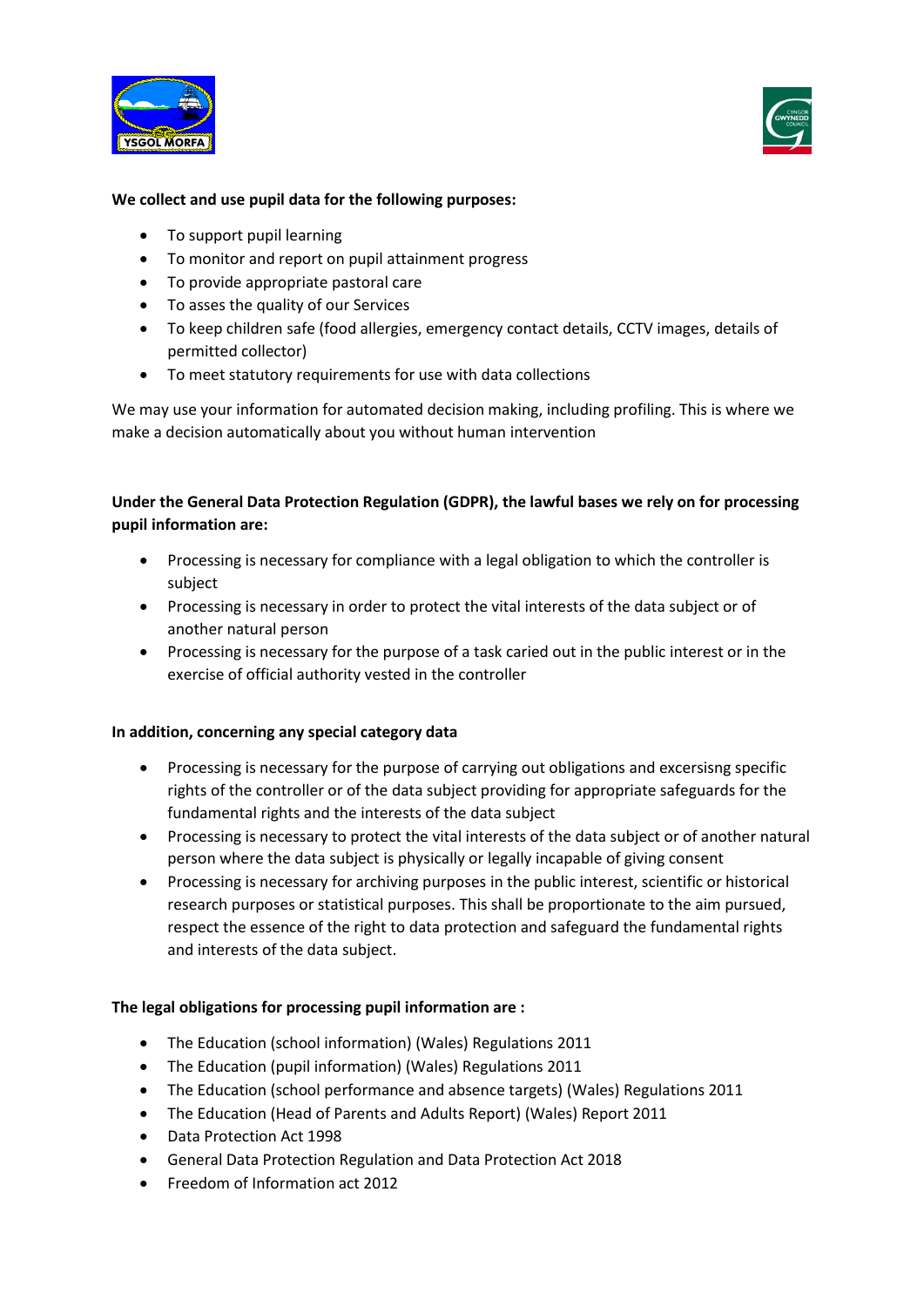



- Additional Learning needs and the Educational Tribunal (Wales) Act 2018
- The Government of Maintained Schools (Wales) Regulations 2005
- Social Services and Wellbeing Act 2014
- Equality Act 2010
- The Regulation (Fire Safety) Order 2005/ Regulatory Reform (Fire Safety) Order 2005 (PEEPS forms are completed and these include details of any disabilities that a child / staff has)

## **Collecting Pupil Information**

We collect pupil information via registration forms when starting at the school and receive some data via a Common Transfer File (CTF) if a child is transferring to us from another school

Although most information about a pupil you provide for us is compulsory, some will be provided on a voluntary basis

In order to comply with data protection legislation, we will inform you whether you will be required to provide us with specific information about a pupil or if you have an option to do this.

If you provide information on a voluntary basis, we will ask you to give specific permission and give you the option to withdraw the permission at any time

## **Storing Pupil Data**

We hold pupil data securely for the set amount of time as shown in our data retention schedule. For more information on our data retention schedule please visit the data protection policy on our website [www.ysgolmorfanefyn.org](http://www.ysgolmorfanefyn.org/)

## **Who we share pupil information with**

We routinely share pupil information with:

- Schools attended by the pupils when they leave us
- Gwynedd Council, Local Authority School Counselor, Welfare Officer, Social Services, Leisure, Transport, Finance, Derwen, GwE, Additional Learning Needs and Inclusion,
- Betsi Cadwalader University Healthboard School nurse, dentist, Camhs,
- Police and the youth offending team
- Language Centres and/or therapists (where necessary)
- Welsh Assembly Government
- School Governors (only as applicable)
- Cynnal –via SIMS (school information managemnet system)

## **Agencies we commission to provide Services on our behalf**

- Llywodraeth Cymru (drwy HwB)
- GwE
- Cynnal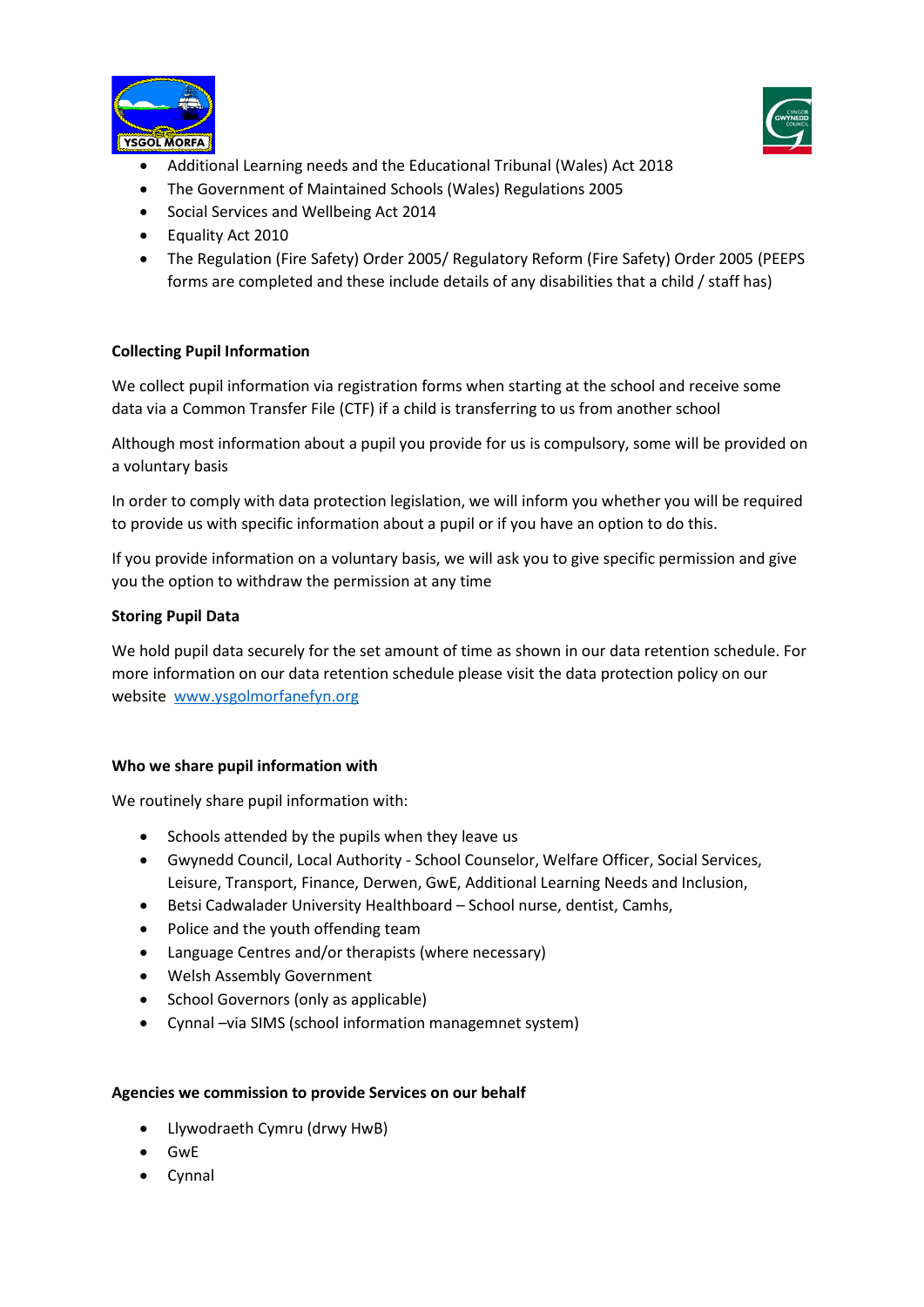



- Capita SIMS
- Capita SchoolComms
- Capita SchoolGateway
- Teachers2Parents
- Incerts
- Antur Waunfawr (disposing of confidential waste)
- Edufocus trwy Evolve
- Google Drive
- Google Docs
- Delwedd
- WebDAV
- Colorfoto (school photographs)

## **Relevant Companies that promote the administration and learning experiences of our pupils**

- Llywodraeth Cymru drwy HwB
- GwE
- Colegau addysg bellach Coleg Menai, Coleg Meirion Dwyfor, Coleg Llandrillo
- Purple Mash
- Seesaw
- Urdd Gobaith Cymru
- Google Classrooms
- Facebook
- Twitter

## **Why we regularly share pupil information**

We do not share information about our pupils with anyone without consent unless the law and our policies allow us to do so.

We share data about pupils with the Welsh Assembly Government on a statuory basis. Sharing data in this way underpins school funding and monitors educational attainment.

We are required to collect data under The Education (Pupil Information) (Wales) Regulations 2011 and The Education (School Performance and Absence Targets) (Wales) Regulations 2011.

We are required to share information about our pupils with our Local Authority of Gwynedd Council and the Assembly Government under The Education (Pupil Information) (Wales) Regulations 2011